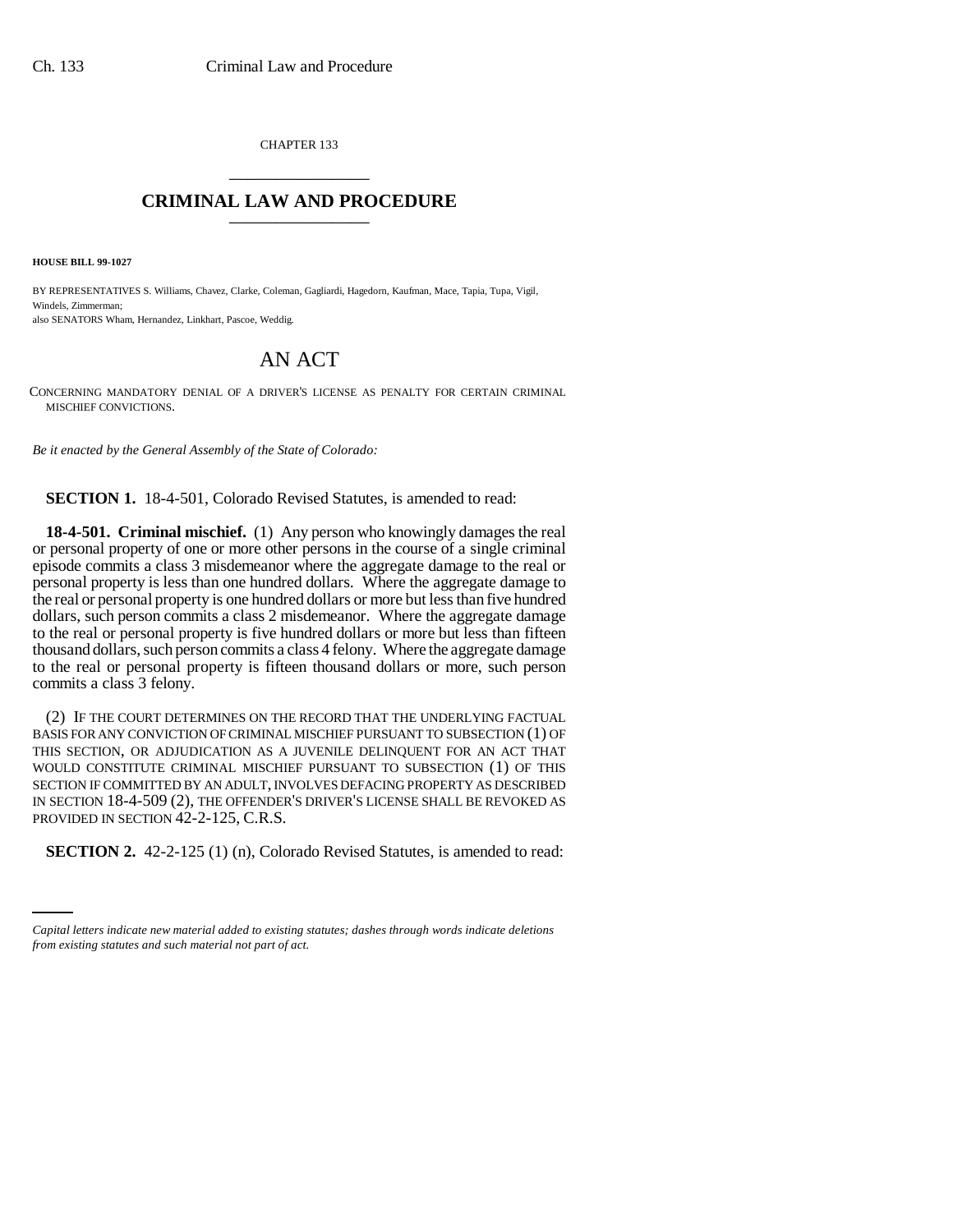**42-2-125. Mandatory revocation of license and permit.** (1) The department shall immediately revoke the license or permit of any driver, minor driver, or provisional driver upon receiving a record showing that such driver has:

(n) Been convicted of defacing property in violation of section 18-4-509 (2), C.R.S., OR CONVICTED OF CRIMINAL MISCHIEF IN VIOLATION OF SECTION 18-4-501, C.R.S., WHERE THE COURT FINDS THAT THE UNDERLYING FACTUAL BASIS OF THE OFFENSE INVOLVES DEFACING PROPERTY AS DESCRIBED IN SECTION 18-4-509 (2), C.R.S., or any counterpart municipal charter or ordinance offense to such section EITHER OF SAID SECTIONS.

**SECTION 3.** 42-2-104 (3) (f), Colorado Revised Statutes, is amended to read:

**42-2-104. Licenses issued - denied.** (3) The department shall not issue any license to:

(f) Any person who, while under the age of sixteen, was convicted of any offense that would have made the person subject to having driving privileges revoked under section 42-2-125 if such person had possessed a driver's license. Any person denied a driver's license pursuant to this paragraph (f) may be granted a license six months prior to his or her seventeenth birthday, if such person has only one such conviction, and on his or her seventeenth birthday, if such person has more than one such conviction; except that, if the person has been convicted of defacing property in violation of section 18-4-509 (2), C.R.S., OR CONVICTED OF CRIMINAL MISCHIEF IN VIOLATION OF SECTION 18-4-501, C.R.S., WHERE THE COURT FINDS THAT THE UNDERLYING FACTUAL BASIS OF THE OFFENSE INVOLVES DEFACING PROPERTY AS DESCRIBED IN SECTION 18-4-509 (2),C.R.S., or any counterpart municipal charter or ordinance offense to such section EITHER OF SAID SECTIONS, the person may not be granted a license until the entire period for which the person's license would have been revoked, as determined pursuant to section  $42-2-125(3)$  and  $(7)$ , has passed, as measured from the person's sixteenth birthday.

**SECTION 4.** 42-7-406 (1), Colorado Revised Statutes, is amended to read:

**42-7-406. Proof required under certain conditions.** (1) Whenever the director revokes the license of any person under section 42-2-125 or 42-2-126, or cancels any license under section 42-2-122 because of the licensee's inability to operate a motor vehicle because of physical or mental incompetence, or cancels any probationary license under section 42-2-127, the director shall not issue to or continue in effect for any such person any new or renewal of license until permitted under the motor vehicle laws of this state, and not then until and unless such person files or has filed and maintains proof of financial responsibility as provided in this article; except that persons whose licenses are canceled pursuant to section 42-2-122 (2.5), revoked pursuant to section  $42-2-125$  (1) (k) (II), (1) (m), or (1) (n), revoked for a first offense under section  $42-2-125(1)(8.5)$  or a first offense under section  $42-2-126(2)$ (a)  $(1.5)$  or  $(2)$  (a)  $(IV)$ , or denied pursuant to section 42-2-104  $(3)$  (f) based upon a conviction under section 18-4-509 (2), C.R.S., OR A CONVICTION UNDER SECTION 18-4-501, C.R.S., WHERE THE UNDERLYING FACTUAL BASIS INVOLVED DEFACING PROPERTY, or any counterpart municipal charter or ordinance offense to such section EITHER OF SAID SECTIONS, shall not be required to file proof of financial responsibility in order to be relicensed.